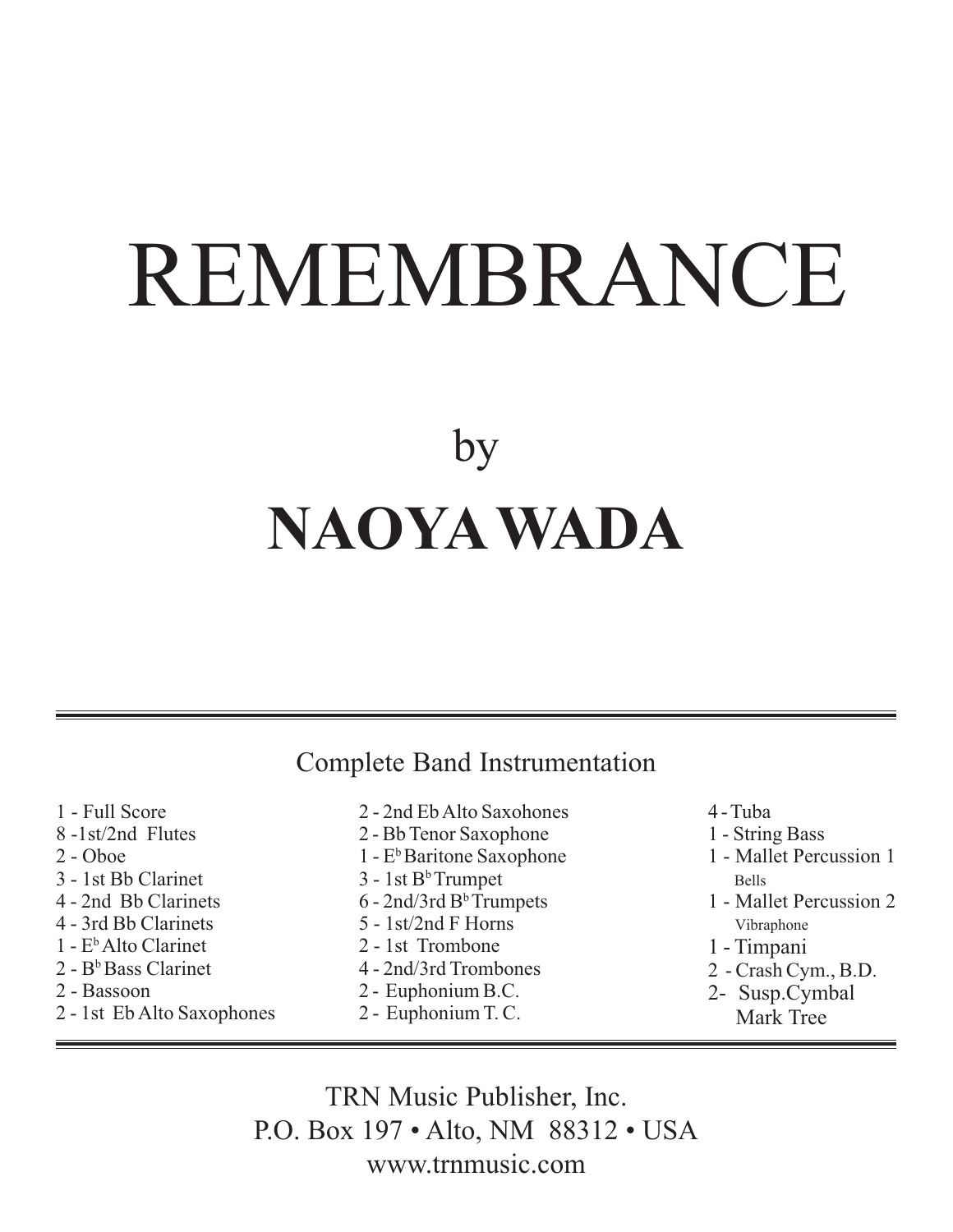### **About the Music - - -**

 **Remembrance** is my first composition for string orchestra and is also arranged for band.

 The band edition was premiered by Shimizu Higashi Senior High School Band in March 30, 2008 in Shizuoka, Japan.

#### **About the Composer - - -**



**Naoya Wada** was born on June 6, 1986, in Fukuoka, Japan. He began composing music a age 11, is a self-taught pianist, and completed his first band composition at age 15. Currently, he is a student at the Toho College of Music in Saitama, Japan, where he is studyingcomposition with Jun Nagao.

 His works have been performed in many countries and have been recorded on CDs by many bands in such countries as US, Japan, Germany, and Belgium.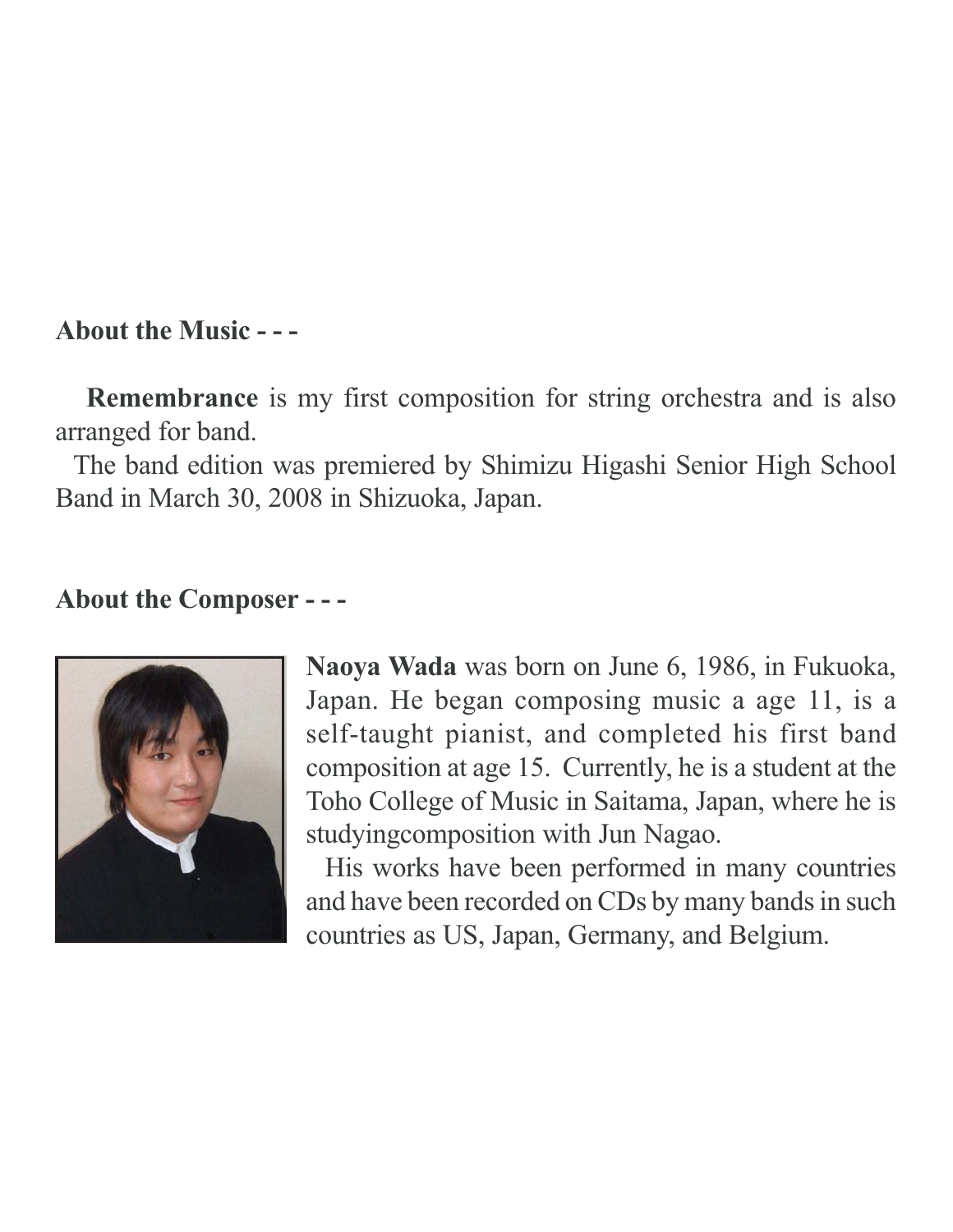**REMEMBRANCE**

**Naoya Wada**

|                                   | Tempo Rubato ( $= 78$ )   |                                                                                                                             |               |                                         |                    | a2               |  |
|-----------------------------------|---------------------------|-----------------------------------------------------------------------------------------------------------------------------|---------------|-----------------------------------------|--------------------|------------------|--|
| 1st/2nd Flute                     | 6                         |                                                                                                                             |               |                                         |                    | m f              |  |
| Oboe                              |                           |                                                                                                                             |               |                                         |                    | m f              |  |
| 1st B <sub>b</sub> Clarinet       | mp                        | m                                                                                                                           | mp            |                                         |                    | mf               |  |
| 2nd/3rd B» Clarinet               |                           |                                                                                                                             | a2<br>$_{mp}$ |                                         |                    | mf               |  |
| E» Alto Clarinet                  | mp                        | mf                                                                                                                          |               |                                         | $\it mp$           | m f              |  |
| B <sub>b</sub> Bass Clarinet      |                           |                                                                                                                             |               | $\boldsymbol{p}$                        | ₹<br>$=$ mp        | mf               |  |
| Bassoon                           | 9                         |                                                                                                                             |               | $\it mp$                                |                    |                  |  |
| 1st/2nd E> Alto Saxophone         | 6<br>mp                   | тf                                                                                                                          | mp            |                                         | mm                 | mf               |  |
| B <sub>b</sub> Tenor Saxophone    |                           |                                                                                                                             |               | $\mathfrak{m}p$                         |                    | mf               |  |
| E> Baritone Saxophone             | 6                         |                                                                                                                             |               | $p \equiv p$                            |                    | m f              |  |
| 1st B <sub>b</sub> Trumpet        | Tempo Rubato ( $J = 78$ ) |                                                                                                                             |               |                                         |                    |                  |  |
| 2nd/3rd B <sup>}</sup> Trumpet    |                           |                                                                                                                             |               |                                         |                    |                  |  |
| 1st/2nd F Horn                    |                           |                                                                                                                             |               |                                         |                    | mf               |  |
| 1st Trombone                      | 2.                        |                                                                                                                             |               |                                         |                    | m f              |  |
| 2nd/3rd Trombone                  | 9-,                       |                                                                                                                             |               |                                         |                    | $m\!f$           |  |
| Euphonium<br>(Baritone)           | $9 - 4$                   |                                                                                                                             |               | $\mathfrak{m}p$                         |                    | m f              |  |
| Tuba                              | $2^+$                     |                                                                                                                             |               |                                         | J.                 | m f              |  |
| <b>String Bass</b>                | $2+$                      |                                                                                                                             |               | $\boldsymbol{p}$<br>$\boldsymbol{p}$    | $\it mp$<br>$=$ mp | m f              |  |
| Mallet Percussion 1               |                           |                                                                                                                             |               |                                         |                    | Bells<br>≥<br>mf |  |
| Mallet Percussion 2               |                           |                                                                                                                             |               |                                         |                    |                  |  |
| Timpani                           |                           |                                                                                                                             |               | w/soft yarn mallets<br>$\boldsymbol{p}$ |                    |                  |  |
| Crash Cymbals<br><b>Bass Drum</b> |                           |                                                                                                                             |               |                                         | $=$ mp             |                  |  |
| Suspended Cymbals<br>Mark Tree    |                           |                                                                                                                             |               | Susp. Cym.<br>$pp-$<br>$=$ mp           |                    |                  |  |
| Grade 2.5<br>TRN2008-NW1          |                           | Copyright © MMVIII by TRN MUSIC PUBLISHER, INC.<br>All Rights Reserved. Printed in U.S. A. International Copyright Secured. |               |                                         |                    |                  |  |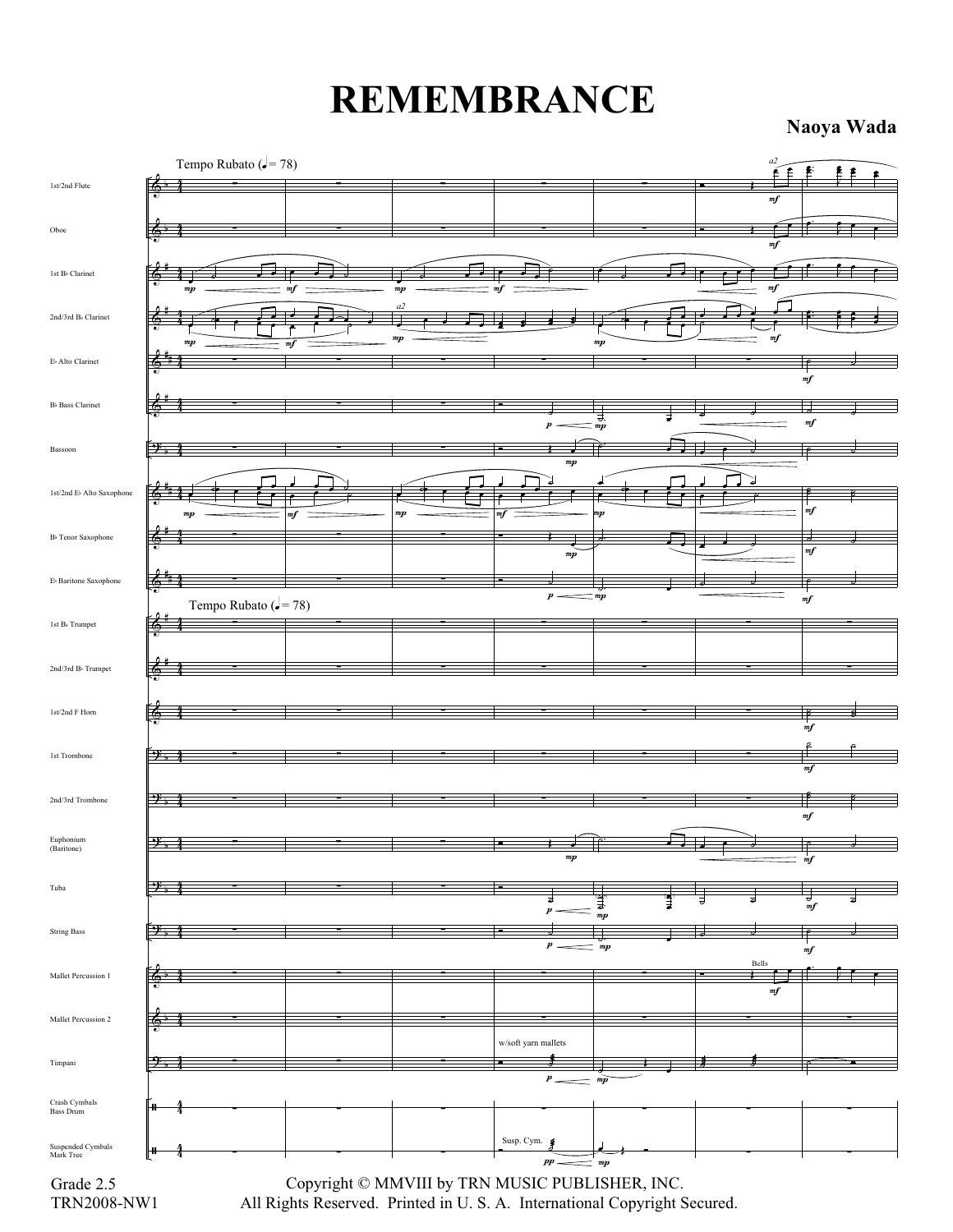